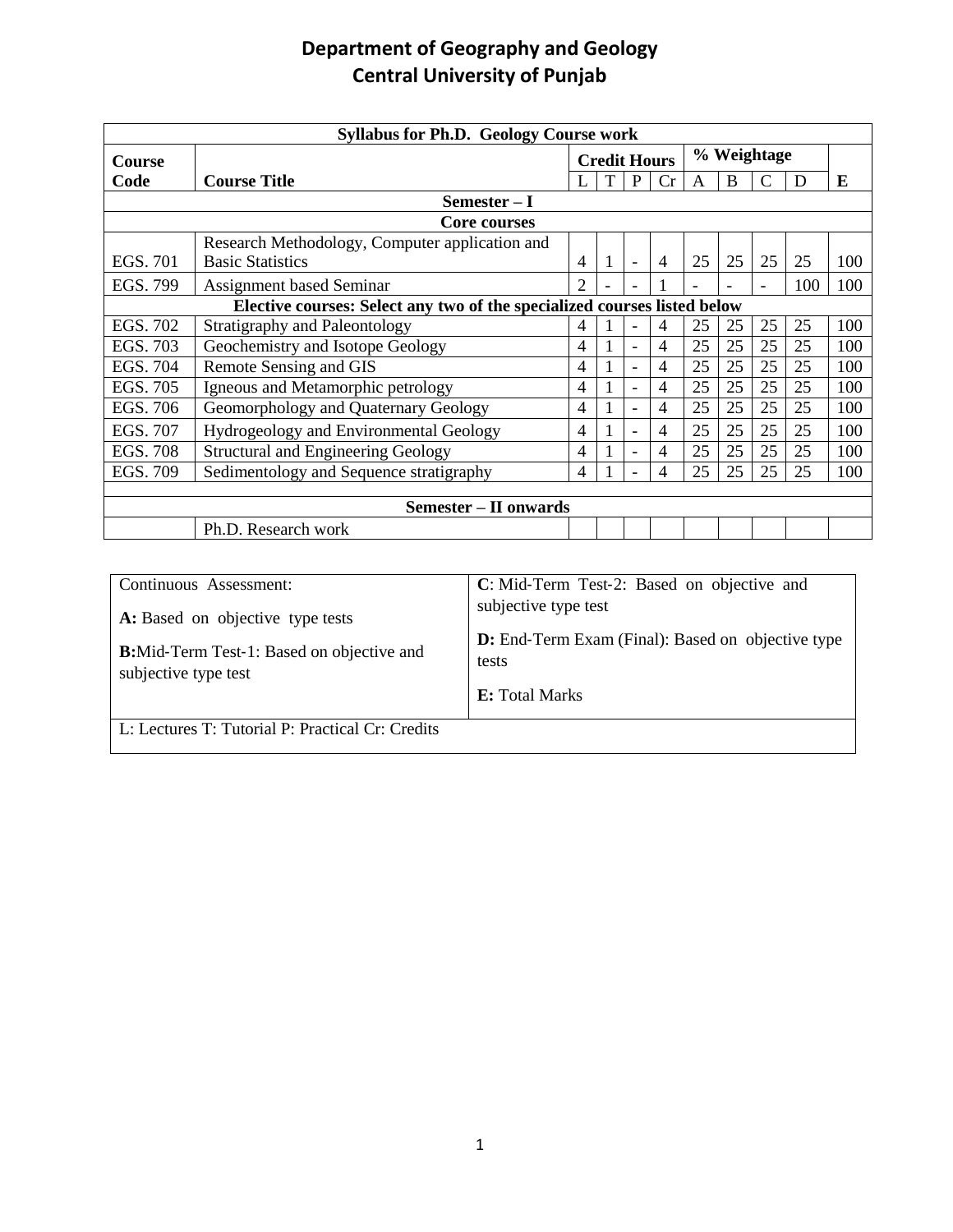**Core courses:**

| <b>Course title: Research Methodology, Computer</b> | m |  | <b>Marks</b> |
|-----------------------------------------------------|---|--|--------------|
| application and Basic Statistics                    |   |  |              |
| Course code: EGS. 701                               |   |  | 100          |

**Unit–I:** Concept and definition of Research: academic research, basic and fundamental research, applied research, theoretical, conventional and experimental research. Concepts and needs of research hypothesis. Objective processes and steps in research methodology; research proposal and concepts; developing research proposal in the field of geosciences; research approach and identifying gap areas from literature review; problem formulation and statement of research objectives; developing bibliography; ethical issues in conducting research and paper writing; concepts on plagiarism; ISSN and ISBN numbers; impact factors and citation index of research articles and assessing the quality of research articles.

**Unit-II:** Pre-field preparations: preparation of maps, survey of the study area through satellite imageries, google earth, etc. Field mapping and documentation; procedure of sampling-grab sampling: random sampling, stratified random sampling, stratified profile sampling, lateral sampling, and sampling documentation. Introduction to field mapping and section measurement. Introduction on laboratory techniques of sample analysis and their limitations.

**Unit-III:** Parts of computers, Hardware, BIOS, Operating systems, Binary system, Logic gates and Boolean algebra; Application software: Spreadsheet applications, word processing applications, Microsoft excel, Presentation applications, Internet browsers, Reference Management, and Image processing applications; studies of the application of software such as Arc GIS, Rock wares, Erdas, Sigma plot, Corel Draw etc.

**Unit-IV:** Experimental design and analysis: Sampling techniques, Sampling theory, Steps in sampling, Collection of data-types and methods. Diagrammatic representation of frequency distribution: histogram, frequency polygon, frequency curve, ogives, stem and leaf plot, pie chart. Measures of central tendency, dispersion (including box and whisker plot), skewness and kurtosis. Data on two attributes, independence and association of attributes in 2x2 tables.

- 1. Qualitative Research Methods for Social Sciences by Bruce, L. B. 2001, Allyn and Bacon, Boston.
- 2. Computer Applications in the Social Sciences by Edward, E.B., 1990, Temple University Press, Philadelphia.
- 3. Survey Methodology by Robert, M. B, et al., 2009, Wiley, New Jersey.
- 4. Research Design: Qualitative, Quantitative and Mixed Methods Approaches by John, W. C., 2011, Sage Publications, Thousand Oaks.
- 5. Principles of Writing Research Papers by Lester, James, D. and Lester Jr. J. D., 2007, Longman, New York.
- 6. Social Research Methods: A Reader by Seale C., 2004, Routledge, London.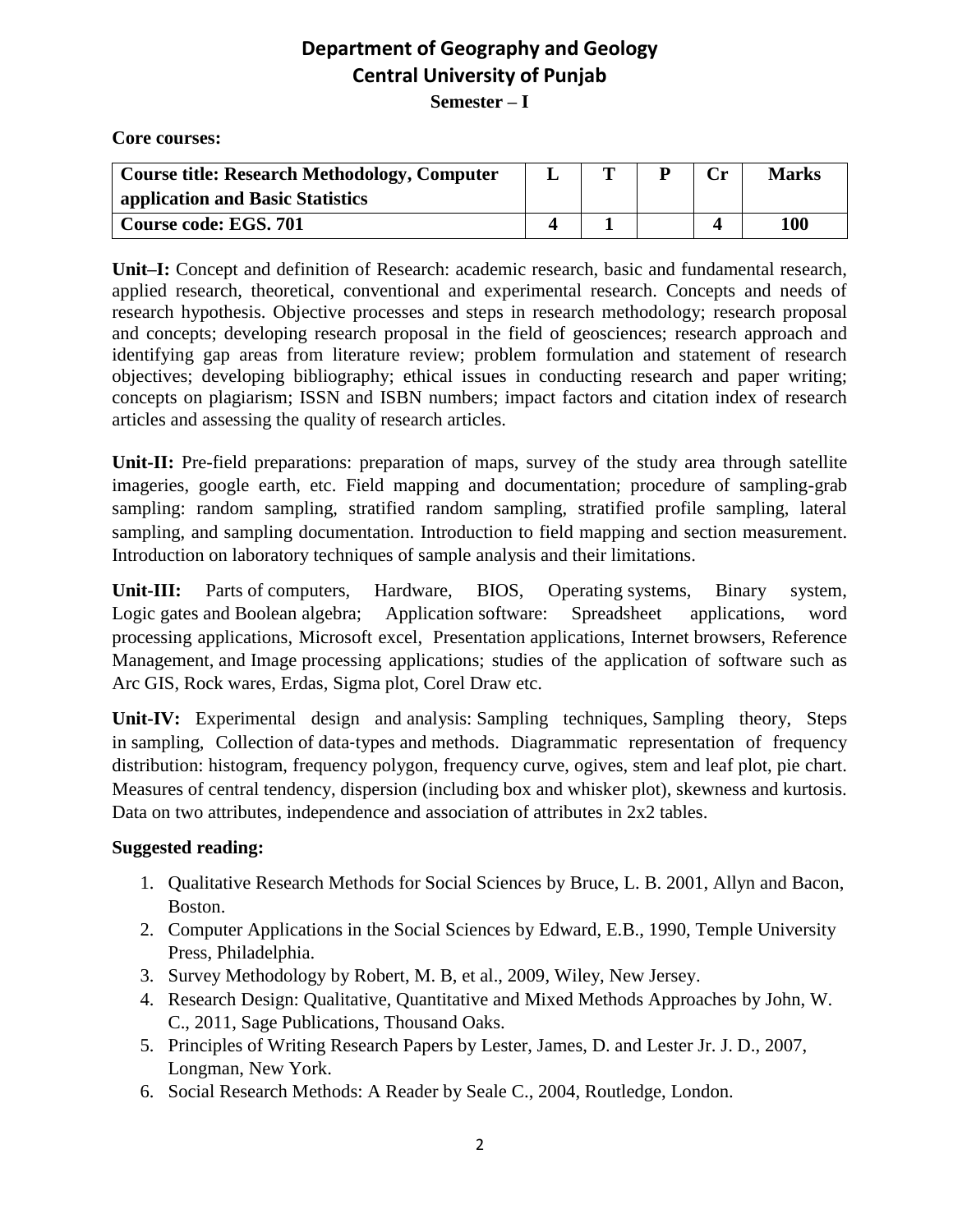- 7. An Introduction to Operating Systems: Concepts and Practice by Bhatt, Pramod Chandra P., 2<sup>nd</sup>edition, 2008, PHI Learning Pvt. Ltd., New Delhi.
- 8. Elementary Statistics for Geographers by Burt J.E. Barber. G.E. Rigby D. L., 2009, Guilford Press, New York.
- 9. Fundamentals of MS Office 2007 by Douglas, Gretchen and Mark Connell,  $2<sup>nd</sup>$  edition, 2007, Kendall Hunt Publication Company, Dubuque.
- 10. MS Word for Dummies by Gookin, D. 2007, Wiley.
- 11. MS Excel for Dummies by Harvey, G. 2007, Wiley.

### **Further reading**

- 1. DOS: The Pocket Reference by Jamsa, Kris A., 1993, Berkeley: Osborne McGraw‐Hill.
- 2. DOS: The Easy Way: Complete Guide to Microsoft's MS DOS by Murdock, Everett E., 1993, HOT Press, Easy Way Downloadable Books.
- 3. Database Management System by Narang R., 2006, PHI Learning Pvt. Ltd., New Delhi.
- 4. Fundamentals of Computers by Raja Raman V., 2003, PHI Learning Pvt. Ltd., New Delhi.
- **5.** Analyzing talk and text. In N. Denzin and Y. Lincoln, eds. Handbook of Qualitative Research by Silverman D., 2000, Sage Publications, Thousand Oaks, CA.
	- 1. 1993, Longman U.K.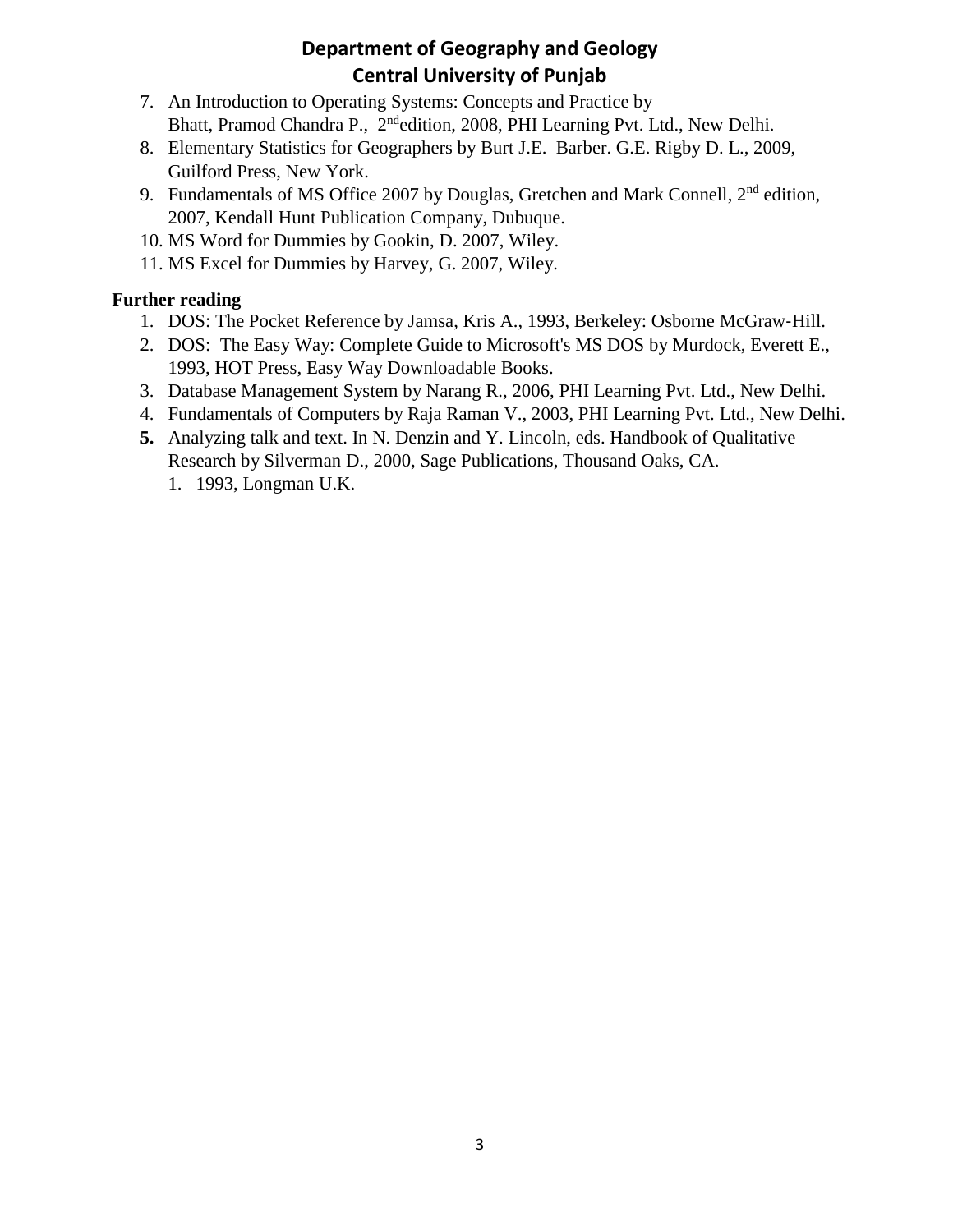### **Elective courses: Select any two of the specialized courses listed below:**

| <b>Course title: Paleontology and Stratigraphy</b> | œ |  | <b>Marks</b> |
|----------------------------------------------------|---|--|--------------|
| <b>Course code: EGS.702</b>                        |   |  | 100          |

**Unit-I:** Basic principle, species concepts, speciation, mechanism of evolution and diversification, adaptation and functional morphology, taphonomic consideration. Types and classification of microfossils and their applications.

Invertebrates, vertebrates and plant fossils of India. Cenozoic biostratigraphy and palaeoecology.

**Unit-II:** Field and laboratory techniques in palaeontology: sampling and processing techniques, preparation of samples for SEM, EDX, petrological studies, etc.

Introduction to applied paleontology: Use of palaeontological data in Stratigraphy, Palaeoecology, Evolution, palaeoclimate and sea level changes, climate, exploration, tectonics and Palaeobiogeography.

Unit-III: Recent advances in stratigraphy, Principles of stratigraphy, stratigraphic sequences and depositional framework. Stratigraphy in relationship with other branches of geology.

Need for stratigraphic correlation, Different correlation techniques and related methodologies, relationship with evolutionary history of life, statistical analysis.

Unit-IV: Geology and stratigraphy of some important sections of Archaeans-Precambrian, Palaeozoic, Gondwana, Mesozoic and Cenozoic deposits of India, their significances and major stratigraphic boundaries.

- 1. Geology of India, Geological Society of India, Bangalore, by Ramakrishnan M. and Vaidyanathan R., 2008, Vol. 1 & 2, ISBN No: 978-81-85867-98-4.
- 2. Principles of Stratigraphy by Danbar, C.O. and Rodgers, J., 1957, John Wiley & Sons.
- 3. Precambrian Geology of India by Naqvi, S.M. and Rogers, J.J.W., 1987, Oxford University Press.
- 4. Vertebrate Palaeontology, by Michael Benton, 3<sup>rd</sup> edition, 2004, Wiley-Blackwell, ISBN: 9780632056378.
- 5. Microfossils, by Howard A. Armstrong, Martin D. Brasier, 2<sup>nd</sup> edition, Blackwell Publishing Ltd., ISBN: 9780632052790.
- 6. Principles of Invertebrate Paleontology by N. Shrock,  $2<sup>nd</sup>$  edition, 2005, CBS Publisher;ISBN-13: 978-8123912189
- 7. Geology of India and Burma by Krishnan, M.S., 1982, C.B.S. Publishers & Distributors, Delhi.
- 8. A Manual of the Geology of India & Burma by Pascoe, E.H.1968. (Vols.I-IV) Govt. of India Press,
- 9. Fundamentals of historical geology and stratigraphy of India by Ravindra Kumar, 1998. NEW AGE, ISBN-13: 978-0852267455.
- 10. Stratigraphy: Principles and Methods by Schoch, Robert M., 1989, Van Nostrand Reinhold, New York.
- 11. Introduction to Stratigraphy and Paleontology, in Indian Ocean Geology and Biostratigraphy (eds. J.R. Heirtzler, H.M. Bolli, T.A. Davies, J.B. Saunders and J.G.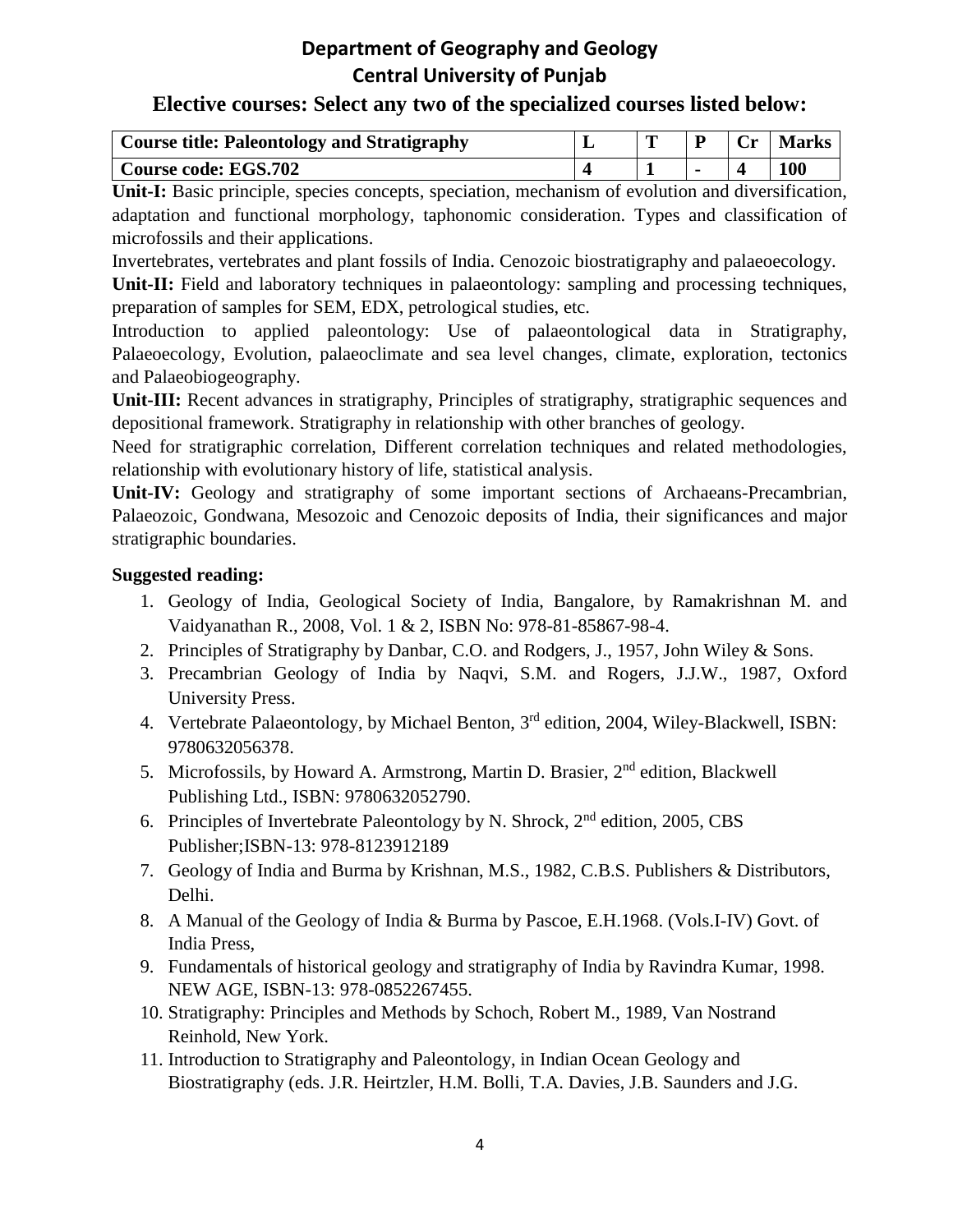Sclater) by Bolli, H. M. and Saunders, J. B. 1977, American Geophysical Union, Washington, D. C.

- 12. Unlocking the Stratigraphic Record by Doyle, P. & Bennett. M.R. 1996, John Willey.
- 13. Bringing Fossils to Life: An Introduction to Paleobiology, by Donald R. Prothero, 2<sup>nd</sup>edition, 2003, McGraw-Hill Higher Education; ISBN-10:0073661708
- 14. Paleontology Invertebrate by Henry Wood 2004, 8<sup>th</sup>Edition, CBS Publication ISBN: 9788123-910802.

| <b>Course title: Geochemistry and isotope Geology</b> | m | Cr | <b>Marks</b> |
|-------------------------------------------------------|---|----|--------------|
| <b>Course code: EGS.703</b>                           |   |    | <b>100</b>   |

Unit I: Recent trend in pure and applied geochemistry, geochemical data and their controls, analysis and analytical methods for the procurement of geochemical data. Sample preparation techniques, correlation, regression, principle component analysis.

**Unit II:** Use of major, traces, REE, PGEs, element data in rock classification and their significance in environment, provenance, climatic and tectonic settings

**Unit III:** Principle of isotope geology. Principles, methods and applications Carbon, Oxygen, Sulphur isotopes and its use in geosciences. Fractionation of stable isotopes in hydrologic cycle; Processes involve in stable isotopic studies in laboratory and data analysis.

**Unit IV**: Radiogenic isotopes and their application in geochronology and geochemistry. Principles, methods, applications and limitations of K-Ar, Ar-Ar, Rb-Sr, Sm-Nd, U-Th-Pb methods, etc. Radionuclide as tracer for geochemical process. Application of  $^{10}$ Be and  $^{26}$ Al to understand earth surface processes.

- 1. Principles and applications of Geochemistry by Gunter Faure, 2<sup>nd</sup> edition, 1998, Prentice Hall.
- 2. Essentials of Geochemistry by John V. Walther, 2010, Jones and Bartlett Publication.
- 3. Geochemistry: Pathways and Processes by McSween, H.Y. Jr., Richardson, S.M. and Uhle M.E. 2003, Columbia Univ. Press.
- 4. Geochemistry, An introduction by Francis Albarede, 2003,Cambridge Univ. Press,
- 5. Jochen Hoefs, 2015. Stable isotope Geochemistry. Springer.
- 6. Claude Allegre, 2008. Isotope Geology. Cambridge University Press.
- 7. Radiogenic Isotope Geology by Dickin A.P. 2005, Cambridge University Press.
- 8. Introduction to Geochemistry by Mason, B. and Moore, C.B. 1991, Wiley Eastern.
- 9. Introduction to Geochemistry by Krauskopf K.B.,1 967, McGraw Hill.
- 10. Geochemistry by William M. White, 1<sup>st</sup> Edition, 2013, Wiley-Blackwell.
- 11. Introduction to Geochemistry byM ason, B. and Moore C.B., 1991, Wiley Eastern.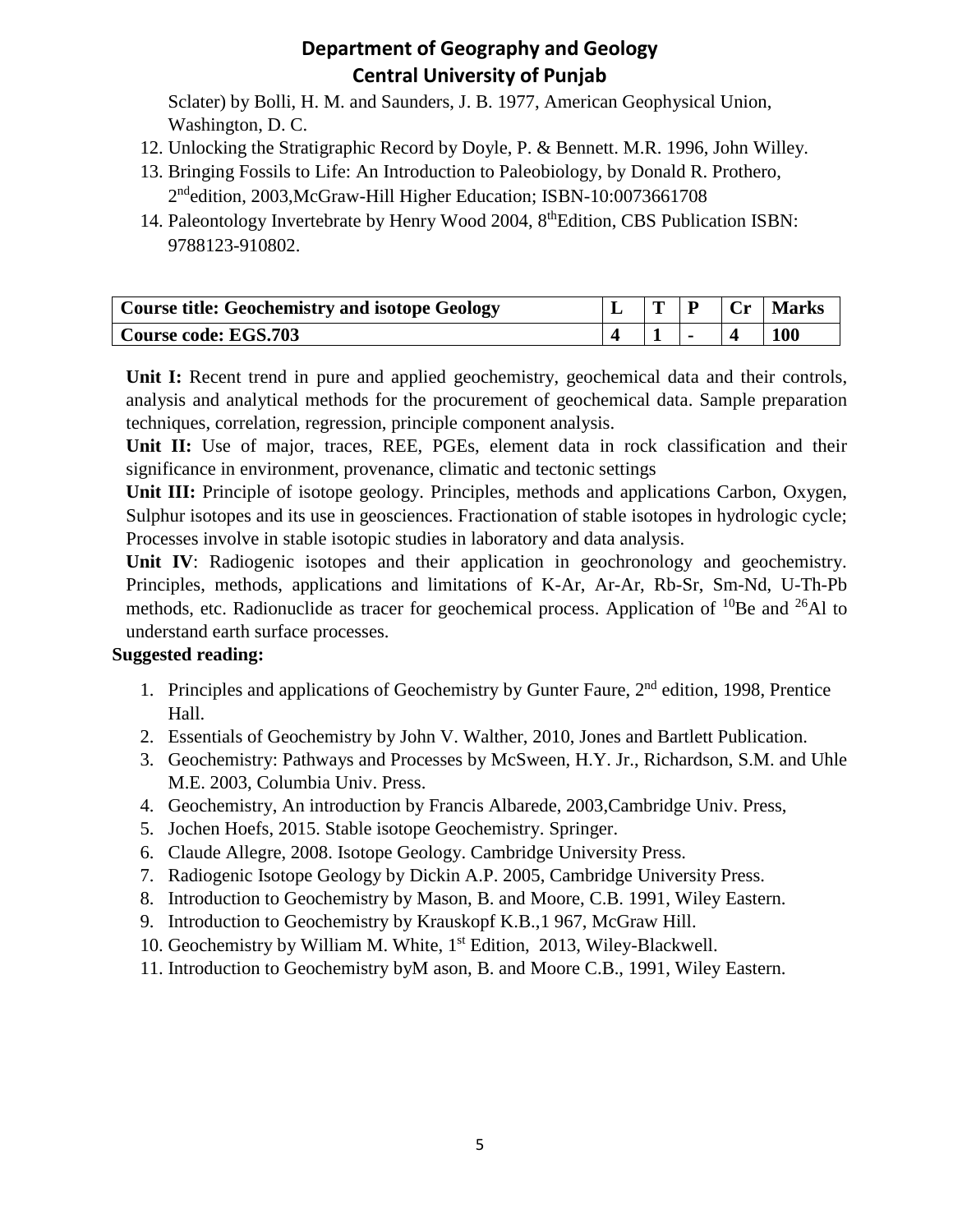| <b>Course title: Remote Sensing and GIS</b> | m | `r• | <b>Marks</b> |
|---------------------------------------------|---|-----|--------------|
| <b>Course Code: EGS.704</b>                 |   |     | 100          |

**Unit-I: Concept of Remote Sensing and GPS:** Fundamentals of Remote Sensing, Sensors; Active and passive remote sensing; Types of platform; Types of orbits (Geostationary, Polar, Sunsynchronous); Scanning Systems (Pushbroom and Whiskbroom); Types of Sensors; Data collection, Aerial Photography, Visual Image Interpretation, Digital image processing. Introduction to Global Positioning System (GPS); Satellite remote sensing; Types of Satellites.

**Unit-II: Concepts of GIS:** Elements of GIS; Map Projection; Data structures in GIS: Raster and Vector data; GIS softwares; Hierarchical, Network and relational data; Geo-relational and object oriented vector data structure; Vector and Raster based analysis; Overlays operations; Map algebra; Network Analysis; Spatial analysis

**Unit-III: Applications of Remote Sensing and GIS in Geology – 1 :**Thermal Infra-red remote sensing in geological studies; microwave remote sensing for geological applications; Applications of remote sensing - identification of rocks, geological surveys; volcanic eruptions, environmental geology; geobotany; event mapping and monitoring; geo-hazard mapping.

**Unit-IV: Applications of Remote Sensing and GIS in Geology – 2 :** Applications of remote sensing- lithological mapping; mineral explorations, alteration zones mapping; surficial deposit/bedrock mapping; structural mapping; sand and gravel (aggregate) exploration/ exploitation; hydrocarbon exploration; sedimentation mapping and monitoring.

- 1. Remote sensing and image interpretation byLillisand, T. M. and Keifer, R. W. 2007, John Willey and Sons, USA
- 2. Introduction to environmental remote sensing by Barrett, E. C. and Curtis, L. F. 1999, Chapman and Hall Publishers, USA.
- 3. Fundamentals of remote sensing by Joseph G. 2003, Universities Press, Hyderabad.
- 4. Introduction to geographic information systems by Chang, Kang-Taung2002, Tata McGraw-Hill, USA.
- 5. Methods of Environmental Impact Assessment by Morris, P. and Therivel, R. 2001, Spoon Press.
- 6. Remote Sensing: Principles and Interpretation by SabbinsJr, F.F. 1986, WH Freeman & Co,New York.
- 7. Remote Sensing Geology by Gupta, R.P., 1990, Springer Verlag.
- 8. Trends in Geological Remote Sensing by Ramasay, S.M. 1996, Rawat Publishers, Jaipur.
- 9. Environmental impact assessment: Practical solutions to recurrent problems by Lawrence, D.P. 2003,John Wiley and Sons, New Delhi.
- 10. Introduction to Remote Sensing of the Environment by Richason, B. F., Jr. ed. 1978, Kendall/Hunt Publishing Company. Dubuque, Iowa.
- 11. Aerial photography and Image Interpretation for Resource Management by Paine, D.P., 1981, John Wiley.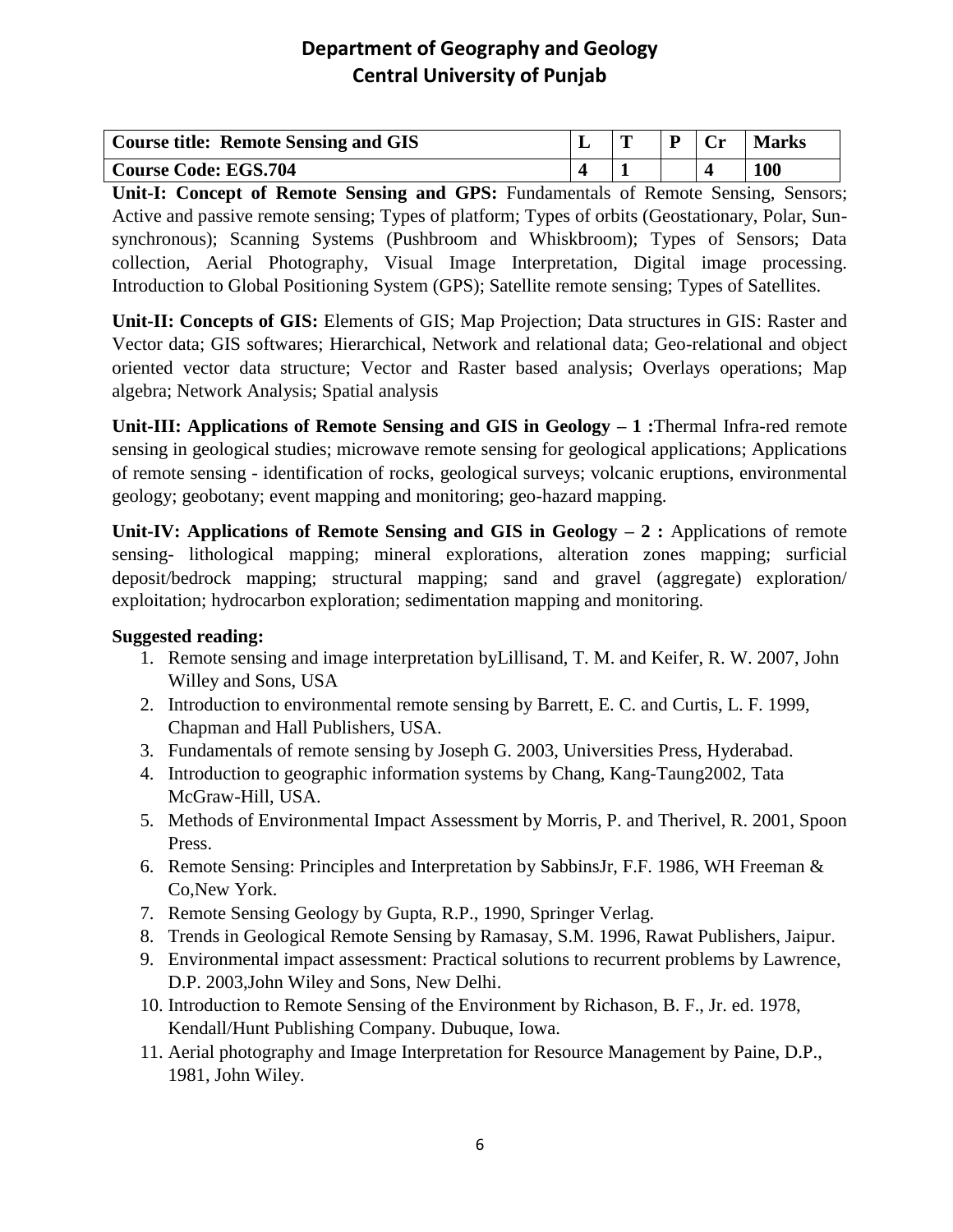12. Principles and Applications of Photogeology by Pandey, S.N., 1987, Wiley Eastern, New Delhi.

| Course title: Igneous and Metamorphic petrology | m |  | <b>Marks</b> |
|-------------------------------------------------|---|--|--------------|
| <b>Course code: EGS.705</b>                     |   |  | 100          |

**Unit -I:** Recent trend in pure and applied petrology including the recent development in recent methodology and instrumentation. Magmatic processes: concepts and models; classification of igneous rocks using multiple criteria; textures and structures in igneous rocks and their origin.

**Unit-II:** Petro genesis of crustal igneous rocks; petrography, chemistry of acid, basic and ultrabasic igneous rocks. Igneous rocks in different tectonic setting, origin of structures and textures in igneous rocks.

**Unit-III**: Metamorphic textures and structures, classical and advanced techniques for textural analysis, nucleation and growth of materials in magmatic and metamorphic systems; replacement textures and reaction rims and their roles in reconstructing P-T histories of metamorphism; tectonites, foliation, lineation; deformation Vs metamorphic growth, analysis of polydeformed and polymetamorphic rocks; equilibrium of mineral assemblages and metamorphic phase rules and phase diagrams.

**Unit-IV:** Metamorphic reactions and thermodynamics of metamorphic reactions. Geothermometry and geobarometry. Calculating P-T-t path from zoned crystals. Review of experimental works in metamorphic mineral stabilities and recrystallization. Problems of regional metamorphism illustrated by Precambrian terrain and more recent orogenic belts.

- 1. An introduction to Igneous and Metamorphic Petrology by Winter J.D., 2001, Prentice Hall.
- 2. Igneous Petrology by Bose, M.K., 1997, World Press, Kolkata.
- 3. Igneous and Metamorphic Petrology by Best Myron G., 2002, Blackwell Science.
- 4. The Interpretation of Igneous Rocks by Cox, K.G., Bell, J.D. and Pankhurst, R.J., 1993, Champman & Hall, London.
- 5. Petrogenesis of Metamorphic Rocks by Bucher K. and Martin F., 7<sup>th</sup> revised edition 2002, Springer – Verlag.
- 6. Mineralogical Phase Equilibria and pressure temperature time Paths by Spear, F. S. 1993, Mineralogical Society of America.
- 7. Igneous Petrology by Hall A., 1997, Longman.
- 8. Igneous Rocks: A Classification and Glossary of Terms by Le Maitre R.W., 2002, Cambridge University Press.
- 9. Igneous Petrology by McBirney, 1994, CBS Publishers, Delhi.
- 10. Principles of Igneous and Metamorphic Petrology by Phillpotts, A.R. 1994, Prentice Hall, India.
- 11. Modern Igneous Petrology by Sood M.K., 1982, Wiley-Interscience Publ., New York.
- 12. Principles of Igneous and Metamorphic Petrology by Philpotts A.R. 1994, Prentice Hall.
- 13. An introduction to Metamorphic Petrology by Yardley, B.W.D. 1989, Longman Scientific & Technical, New York.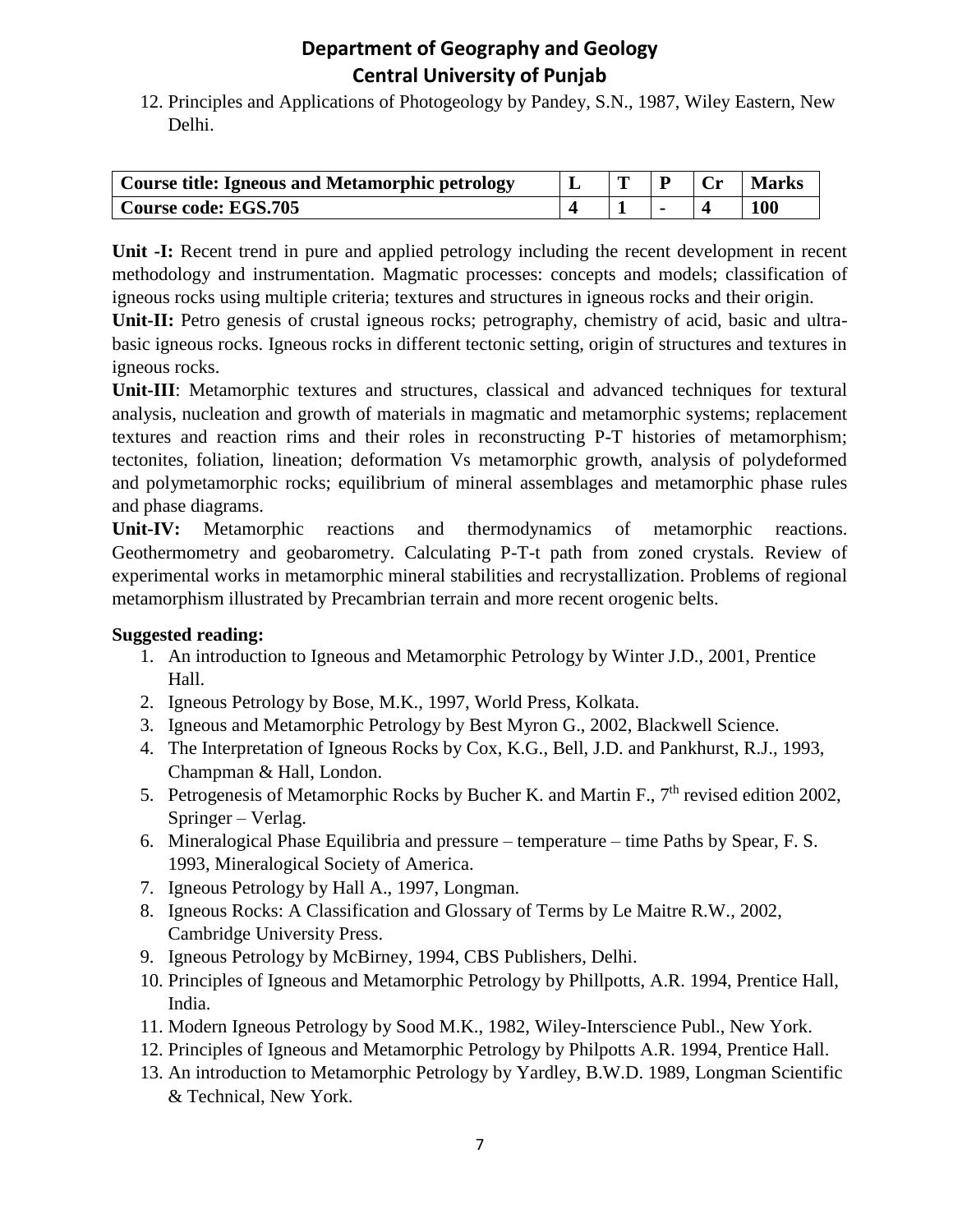14. Equilibrium thermodynamics in Petrology: An Introduction by Powell, R. 1978, Harper & Row Publishers, London.

| Course title: Geomorphology and Quaternary Geology   L |  |  | <b>Marks</b> |
|--------------------------------------------------------|--|--|--------------|
| <b>Course Code: EGS.706</b>                            |  |  | <b>100</b>   |

**Unit-I**: Geomorphology- principles, scope and aspects of research, certain field and laboratory techniques, advance mapping techniques of geomorphic features. Evolution of landforms and their climatic, structural and tectonic controls. Understanding of computer software involve in geomorphological studies.

Unit-II: Detail geomorphic features of fluvial, glacial, Aeolian and coastal deposition system and their response to climate and tectonics. Study of the physiography of India.

**Unit-III:** Quaternary climate, sedimentation, tectonics and stratigraphy. Quaternary geology of northwestern India, knowledge gaps and future prospects. Various techniques used in studying the quaternary records. Evolutions of major river system of India and their tectonic implications. Major issues on quaternary geology and sustainable development.

**Unit-IV**: Tectonic set up of India. Use of GPS and satellite image for tectonic study. Seismic wave, paleoseismology, active fault, fault nucleation and propagation, earthquake-fault relationship in tectonic domains, extensional and compressional tectonic environment, and liquefaction induced palaeoseismic features and age determination of such features.

- 1. Indian Geomorphology by Sharma, H.S. 1991, Concept Publishing Co. New Delhi. ISBN: 817022344X.
- 2. Applied Geomorphology: Theory and Practice by Allison R. J. 1<sup>st</sup> edition, 2002, Wiley.
- 3. Tectonic Geomorphology by Douglas, W. B and Anderson, R. S., 2<sup>nd</sup> edition, 2011, Wiley-Blackwell, ISBN-13: 978-1444338867.
- 4. Geomorphology: The Mechanics and Chemistry of Landscapes by Anderson, R.S. and Anderson S. P., 1<sup>st</sup> edition, 2010, Cambridge University Press, ISBN-13: 978-0521519786.
- 5. Key Concepts in Geomorphology by Paul R. B. and David R. M., 2013,W. H. Freeman, ISBN-13: 978-1429238601
- 6. Geomorphology and Global Tectonics by Michael A.S. 2000,Wiley, ISBN: 978-0471-971931.
- 7. Introduction to geomorphology by Kale V. S., &Gupta, A. 2001, Orient Longman, Bangalore.
- 8. Physical geography by Singh S., 2011, Prayag Pustak Bhavan, Allahabad.
- 9. An introduction to physical geography by Strahler A.N. & Strahler, 1996, John Wiley & Sons.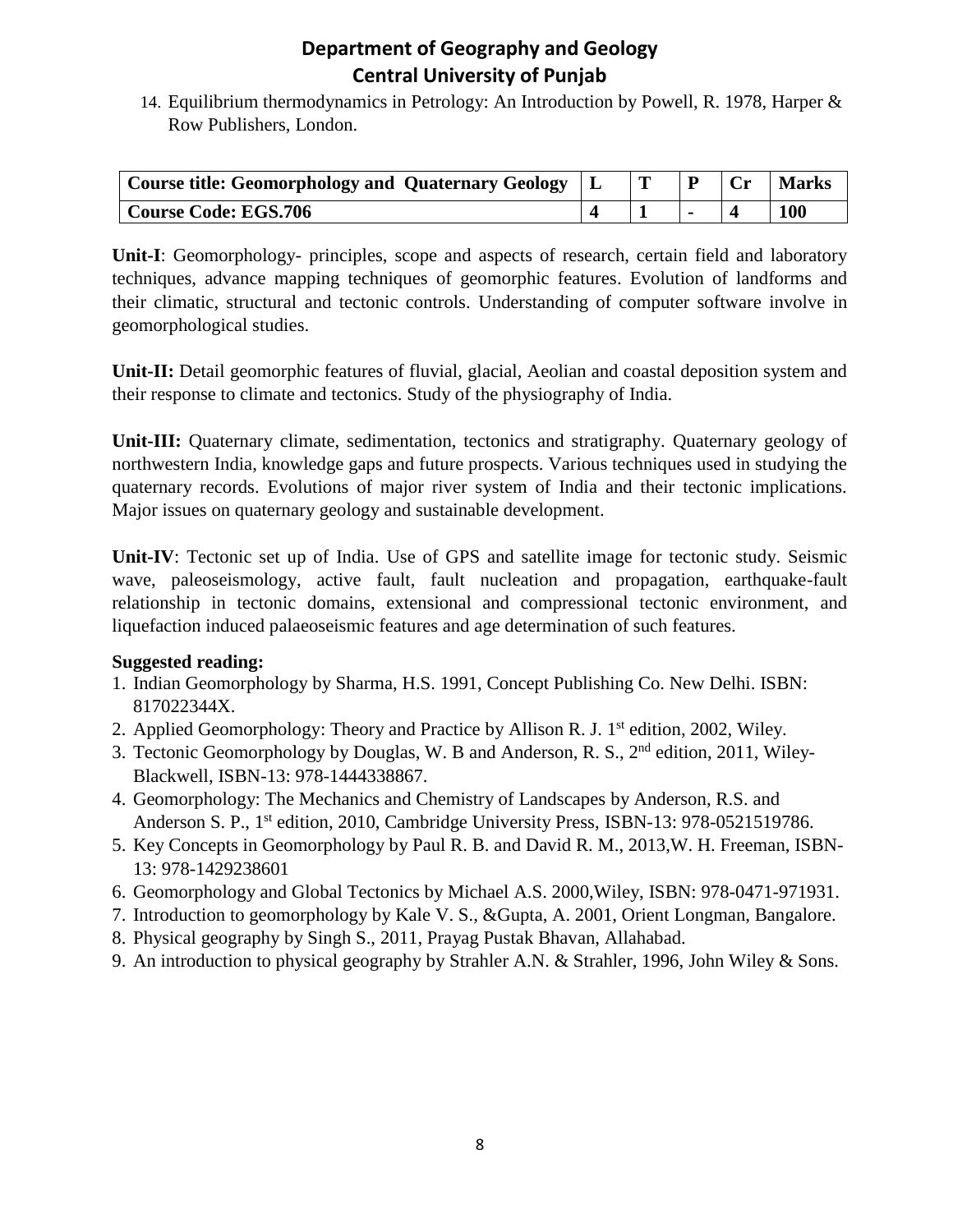| Title of Course: Hydrogeology and Environmental Geology |  |  | $\mid P \mid Cr \mid$ Marks |
|---------------------------------------------------------|--|--|-----------------------------|
| Course code: EGS.707                                    |  |  | 100                         |

**Unit-I:** System, concepts of hydraulic cycle; concepts and scopes of unit hydrograph and its applications, discharge rate. Factors that affect occurrence of groundwater – Climate, topography, geology; Exploration techniques - Integrated approach to groundwater prospecting: Role of topo sheets and Remote sensing in groundwater exploration; Hydro chemical methods: surface and subsurface Geophysical methods, Tracer techniques, Exploratory Bore well programme, use of computer software in exploration of groundwater**.** 

**Unit-II:** Different processes and techniques of prospecting ground water; Modern methods of characterization and assessment techniques of groundwater qualities, modeling, groundwater management, etc.; Case study on the problem of groundwater pollution in India. Hydrological prospects in different rock terrains for groundwater exploration. Controls of groundwater, ground water provinces of India.

**Unit III**: Palaeohydrology, estimation of palaeo-flood discharge, erosion and sediment yields, sediment yield process and modeling.

Environmental Health – Base-line data generation; Sampling-Sampling procedures-Errors in sampling, Air, Water, Soil and Noise sampling-Instrumentation-Analysis.

Units IV: Geological hazards such as earthquake, landslide, their cause, mitigations, landuse planning development; Use of remote sensing and GIS in environment studies.

Environmental Impact Assessment (EIA), Environmental Management Plans (EMP)-REA & SEA; Environmental Legislation-National / International Standards Application of Remote Sensing and GIS in Environmental Management.

- 1. Ground Water Hydrology by Todd D.K., 1988, John Wiley & Sons, New York.
- 2. Hydrogeology by Davies, S.N. and Dc-West, R.J.N. 1966, John Willey & Sons, NY.
- 3. Ground Water by Raghunath H.M. 1983, Wiley Eastern Ltd., Calcutta.
- 4. Environmental Geology by Lundgren, L. 1986, Prentice Hall Pvt. Ltd., New Delhi.
- 5. Geological Hazards by Bell F.G. 1999, Routledge, London.
- 6. Environmental Geology by Bermett M.R., & Doyle P., 1999, John Wiley & Sons, NY.
- 7. Environmental Geology by Keller, E.A., 1978, Bell and Howell, USA.
- 8. Ground Water and Wells by Driscoll F.G. 1988, UOP, Johnson Div. St. Paul. Min. USA.
- 9. Natural Hazards by Bryant E., 1985, Cambridge University Press. London.
- 10. Introduction to Environmental Toxicology by Landis W.G. and Yu M.H, 1999, Lewis Publ., London.
- 11. Environmental Assessment source Book (1991) Volume I, II & III Environment Department, The World Bank, Washington DC.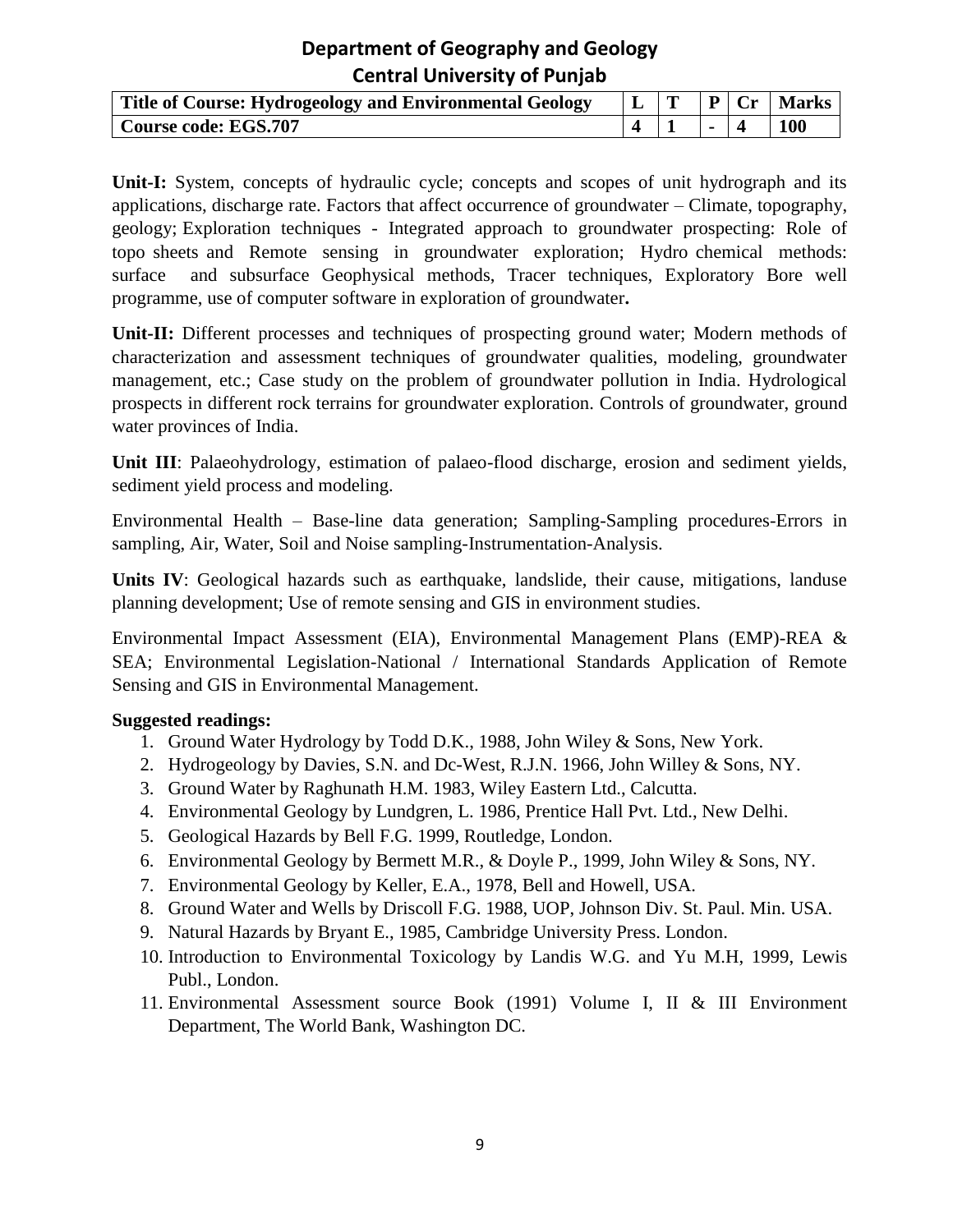| Title of Course: Structural Geology and Engineering | m | $\sim$<br>U | <b>Marks</b> |
|-----------------------------------------------------|---|-------------|--------------|
| Geology                                             |   |             |              |
| <b>Course code: EGS-708</b>                         |   |             | 100          |

**Unit-I:** Modern techniques of structural geology. Structural mapping of deformed terrains, small scale structures and their relationship with the large structures; Use of stereographic projection and their kinematic analysis; use of stereographic projection related structural softwares; strain calculation of fold, fault, joints, fracture, foliation, lineation and other deformed bodies, stress trajectory and calculation of deformation paths.

**Unit-II:** Morphological characteristics of folds and faults in all scales and their kinematics interpretation**.** Overview of thrust-tectonics; shear zone geometry; microstructural studies of deformation correlation. Relationship between the internal stress and external stress and resultant strain features in rocks including mathematical analysis and analog computer studies.

**Unit III:** Engineering geology in planning and development; soils and rocks properties for engineer proposed; engineering classification of soils; stress, strain and constitutive process, shear strength of soil; rock strength, properties and their measurement; basic concepts of rock mechanics.

**Unit IV**: Importance of geology in engineering projects; site investigation for various engineering projects such as dam, highways, bridges, tunnels, etc.; Rock mass failures their types and techniques for studying rock mass failures. Geological materials for construction purposes. Case study of major engineering projects of India.

- 1. Basic Methods of Structural Geology by Stephen Marshak & Gautam Mitra, 1988,Prentice Hal.
- 2. Structural analysis of Metamorphic Tectonites by Turner, F.J. & Weiss, L.E. 1963, McGraw Hill.
- 3. Structural Geology: Fundamental and Modern Developments by Ghosh, S. K., 1993, Pergamon Press.
- 4. Fundamentals of Engineering Geology by Bell, F.G., 1992, Aditya Books Pvt. Ltd. Indian Edition.
- 5. Principles of Engineering Geology by Krynine, D.H. & Judd, W.R., 1998, CBS Edition.
- 6. Geology in Engineering by Schultz, J.R. & Cleaves, A.B. 1951, John Willey & Sons, NY.
- 7. Surveying (Plane and Geodetic) by Roy Chowdhary K.P. 1987, Oxford & IBH Pub. Co., New Delhi.
- 8. Folding and fracturing of rocks by Ramsay J.G. 1967, McGraw Hill.
- 9. Text Book of Surveying, vol–I. by Shahani, P.B., 1978, Oxford & IBH Pub. Co., New Delhi.
- 10. Techniques of Modern Structural Geology. Vol. I. Strain Analysis by Ramsay, J.G. and Huber, M.I. 1983, Academic Press.
- 11. Techniques of Modern Structural Geology. Vol. II. Folds and Fractures by Ramsay, J.G. and Huber, M.I. 1987, Academic Press.